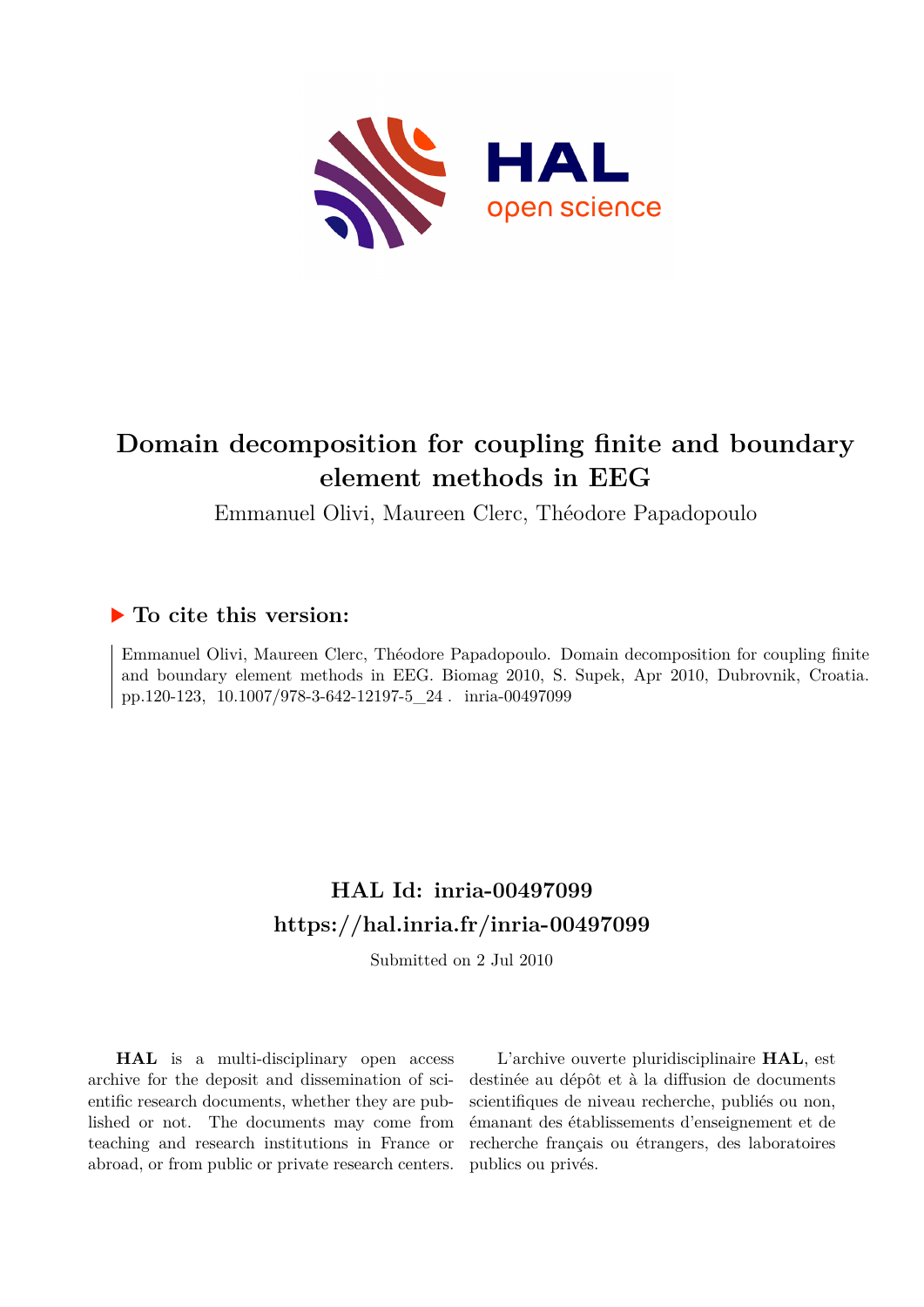### Domain decomposition for coupling finite and boundary element methods in EEG

Emmanuel Olivi<sup>1</sup>, Maureen Clerc<sup>1</sup> and Théodore Papadopoulo<sup>1</sup>

<sup>1</sup> INRIA Odyssée Project-Team, Sophia Antipolis, France

*Abstract—* The forward problem in electroencephalography aims to simulate on the scalp the potential *V* of an electromagnetic field generated by a simulated source. It must fit precisely with the electromagnetic propagation in the patient head. Yet, the skull anisotropy happens to be highly anisotropic, and must then be modeled. Although boundary element methods cannot deal with anisotropy like finite element methods, the symmetric BEM offers a higher accuracy than FEM wherever the conductivity can be considered as constant (*i.e.* for the brain and the scalp). A domain decomposition (DD) framework allows to split the global system into several ones with smaller computational domains. Then, one method (BEM or FEM) can be used per volume. This work presents such a coupling formulation of a 3-DD method solving iteratively a BEM for the brain, a FEM for the skull layer, and finally a BEM for the scalp.

*Keywords—* EEG, BEM, FEM, Coupling, Domain Decomposition

#### I. INTRODUCTION

The problem of finding the sources in the brain that are responsible for a measured EEG signal is an inverse problem of localization whose resolution requires many resolutions of the forward problem. The latter computes the potential *V* on the scalp of an electromagnetic field generated by a simulated source (in our case a dipole  $J_p$ ). This propagation through the head is governed by the Maxwell equations in their quasi-static approximation. The forward problem resolution is achieved solving for *V* the Poisson equation:

$$
\begin{cases} \nabla \cdot (\Sigma \nabla V) = \nabla \cdot J_p & \text{in } \Omega \\ \nabla \cdot (\Sigma \nabla V) \cdot n = 0 & \text{on } \Gamma \n\end{cases}
$$
\n(1)

, with Σ the head tissues' conductivity and  $Γ$  the Scalp/Air interface (outflow current through the neck is neglected). The forward model must fit precisely with the electromagnetic propagation in the patient head. Although the white matter makes the brain anisotropic, the skull anisotropy has a strong influence on the results, and must therefore be taken into account. Indeed, the skull conducts electricity ten to eighty times stronger in tangential directions than in the ra-

dial one. Finite Element Methods (FEM:s) can deal with this anisotropy, but offer a poor accuracy when compared to the symmetric Boundary Element Method (sBEM) in homogenous media. Therefore the coupling of both should yield better accuracy ; using the BEM wherever the conductivity can be considered as constant (*i.e.* for the scalp and the brain when we neglect white matter anisotropy), and the FEM for the skull.



Fig. 1: A three-layer head model with nested regions.

#### II. THE SYMMETRIC BEM, THE IMPLICIT FEM AND COUPLING FORMULATIONS

#### *A. The symmetric BEM, and the implicit FEM*

Wherever conductivity is considered as constant in a set of nested regions (see Fig. 1) then the first equation in Eq. 1 becomes  $σΔV = ∇ · J<sub>p</sub>$  and can be solved using integral formulations. Instead of the classical formulation that involves double-layer potentials, we use a formulation that involves both double-layer and single-layer potentials, to yield a symmetric system of equations. The symmetric BEM [1] involves both the potential and the normal current as unknowns on triangulated surfaces describing the different regions.

FEM:s usually require to mesh the entire volume to spread the information from the source through the computational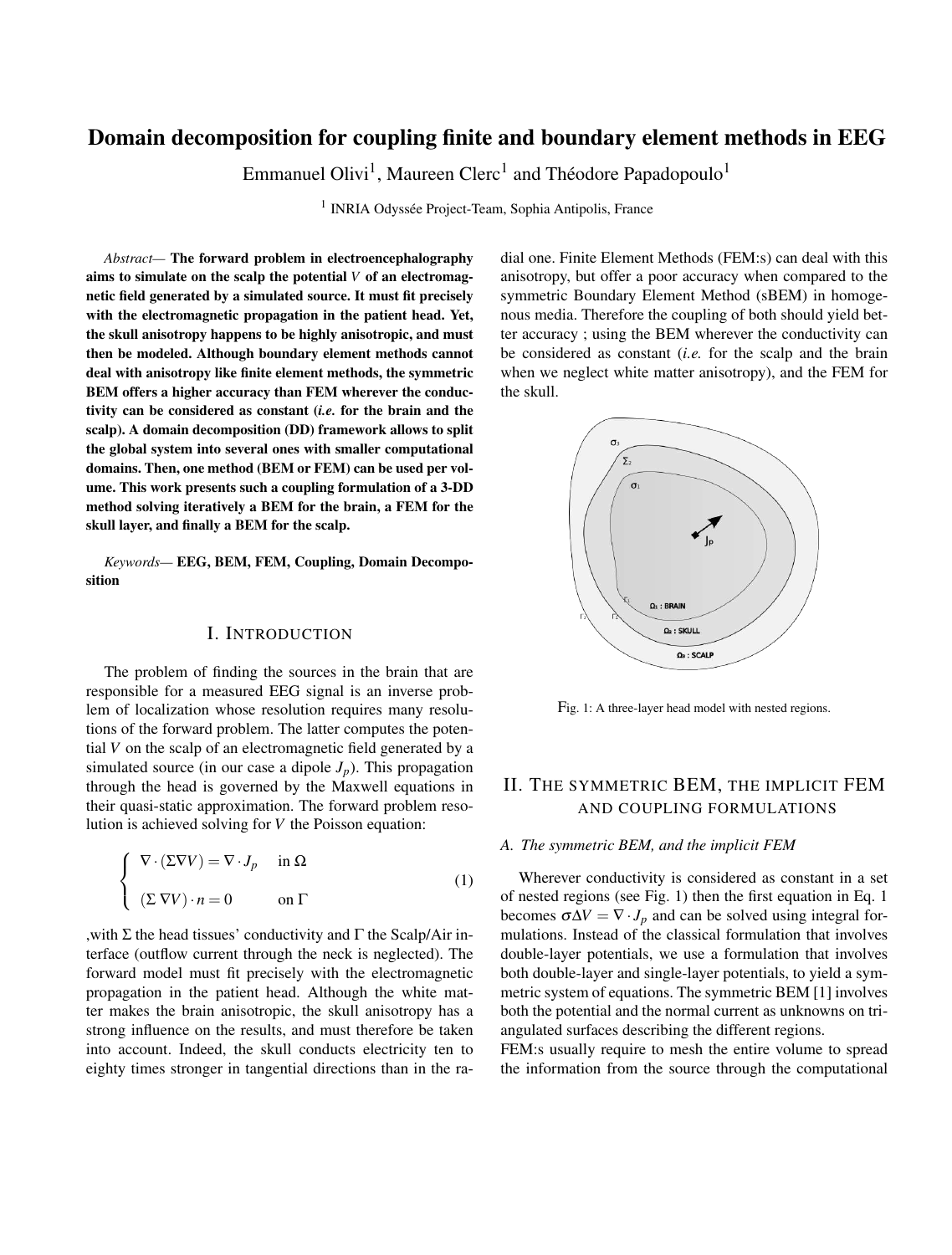domain. The geometry used to solve the forward problem in EEG comes from anatomical MRI:s. These 3D-images are then segmented to obtain a levelset description of the regions to model. Generation of the (most often tetrahedral) meshes can be achieved but is usually expensive computationally and time consuming. The implicit FEM [3] bypasses this mesh generation step, going directly from the levelsets of the interfaces separating the various domains to the matrix associated to the FEM. It works on Cartesian grids with the potential V at the node locations as unknown, described with Q1 finite elements.

The sBEM developped in the open-source code OpenMEEG, turns out to be much more accurate than other BEM:s, and also than the implicit FEM (iFEM).

#### *B. A BEM-FEM coupling*

Domain decomposition is a widely used numerical technique that allows to split the computational domain into regions of constant conductivities on the one hand and the skull on the other hand. We will then be able to use the appropriate method (BEM or FEM) per volume. Boundary conditions ensure the communication between the sub-problems. Several iterations are needed to solve the global system, and a relaxation at the interfaces is compulsory to ensure convergence.

We first propose a Neumann-Dirichlet approach which iteratively solves a BEM for the brain region, and a FEM for the skull and the scalp region. At iteration *k*, we first solve a BEM with Neumann boundary condition, to obtain *V* at the brain/skull interface. Secondly, a mixed Dirichlet - homogeneous Neumann problem is solved with the FEM using the newly computed *V* at the brain/skull interface as boundary condition. This gives *V* on the scalp:

$$
\begin{cases}\n\sigma_1 \Delta V_1^k = \nabla \cdot J_p & \text{in } \Omega_1, \\
\sigma_1 \partial_n V_1^k = \lambda^k & \text{on } \Gamma_1, \\
\nabla \cdot (\Sigma \nabla V_{2,3}^k) = 0 & \text{in } \Omega_2 \cup \Omega_3, \\
V_{2,3}^k = V_1^k & \text{on } \Gamma_1, \\
\sigma_3 \partial_n V_{2,3}^k = 0 & \text{on } \Gamma_3,\n\end{cases}
$$
\n(2)

Finally,  $\lambda^{k+1}$  is updated by combining the normal current computed by the FEM on the brain/skull interface and the previous  $\lambda^k$  with a relaxation parameter  $\omega$ :

$$
\lambda^{k+1} = (1 - \omega) \lambda^k + \omega (\Sigma_2 \nabla V_2^k) \cdot n \text{ on } \Gamma_1 , \omega > 0
$$

We also present a Neumann-Dirichlet-Neumann coupling procedure, restricting the FEM to the skull only (see Fig. 2), and completing the computations with a BEM for the scalp:

$$
\begin{cases}\n\sigma_1 \Delta V_1^k = \nabla \cdot J_p & \text{in } \Omega_1, \\
\sigma_1 \partial_n V_1^k = \lambda_1^k & \text{on } \Gamma_1, \\
\nabla \cdot (\Sigma_2 \nabla V_2^k) = 0 & \text{in } \Omega_2, \\
V_2^k = V_1^k & \text{on } \Gamma_1, \\
V_2^k = V_3^{k-1} & \text{on } \Gamma_2, \\
\sigma_3 \Delta V_3^k = 0 & \text{in } \Omega_3, \\
\sigma_3 \partial_n V_3^k = \lambda_2^k & \text{on } \Gamma_2, \\
\sigma_3 \partial_n V_3^k = 0 & \text{on } \Gamma_3,\n\end{cases}
$$
\n(3)

With relaxations made on the Neumann's parameters  $\lambda_1$ and  $\lambda_2$ :

$$
\lambda_1^{k+1} = (1 - \omega_1) \lambda_1^k + \omega_1 (\Sigma_2 \nabla V_2^k) \cdot n \quad \text{on } \Gamma_1, \omega_1 > 0
$$
  

$$
\lambda_2^{k+1} = (1 - \omega_2) \lambda_2^k + \omega_2 (\Sigma_2 \nabla V_2^k) \cdot n \quad \text{on } \Gamma_2, \omega_2 > 0
$$
 (4)

Initial condition for this coupling scheme is:  $V_3^0 = 0$ , with the relaxation parameters:  $\omega_1 = \omega_2 = 1$  for  $k = 1$ . For  $k > 1$ , relaxation parameters are set manually to  $\omega_1 = \omega_2 = 0.7$ ; a higher relaxation parameter would make the scheme diverge.



Fig. 2: The three-layer head model with the FEM's grid for the skull.

Special care must be observed for the Neumann problem, indeed no accumulation of current should appear, therefore numerically we ensure that:

$$
\int_{\Omega_1} \nabla \cdot J_p + \int_{\Gamma_1} \lambda_1^k = 0 \quad , \forall k
$$
\n
$$
\int_{\Gamma_2} \lambda_2^k = 0 \quad , \forall k
$$
\n(5)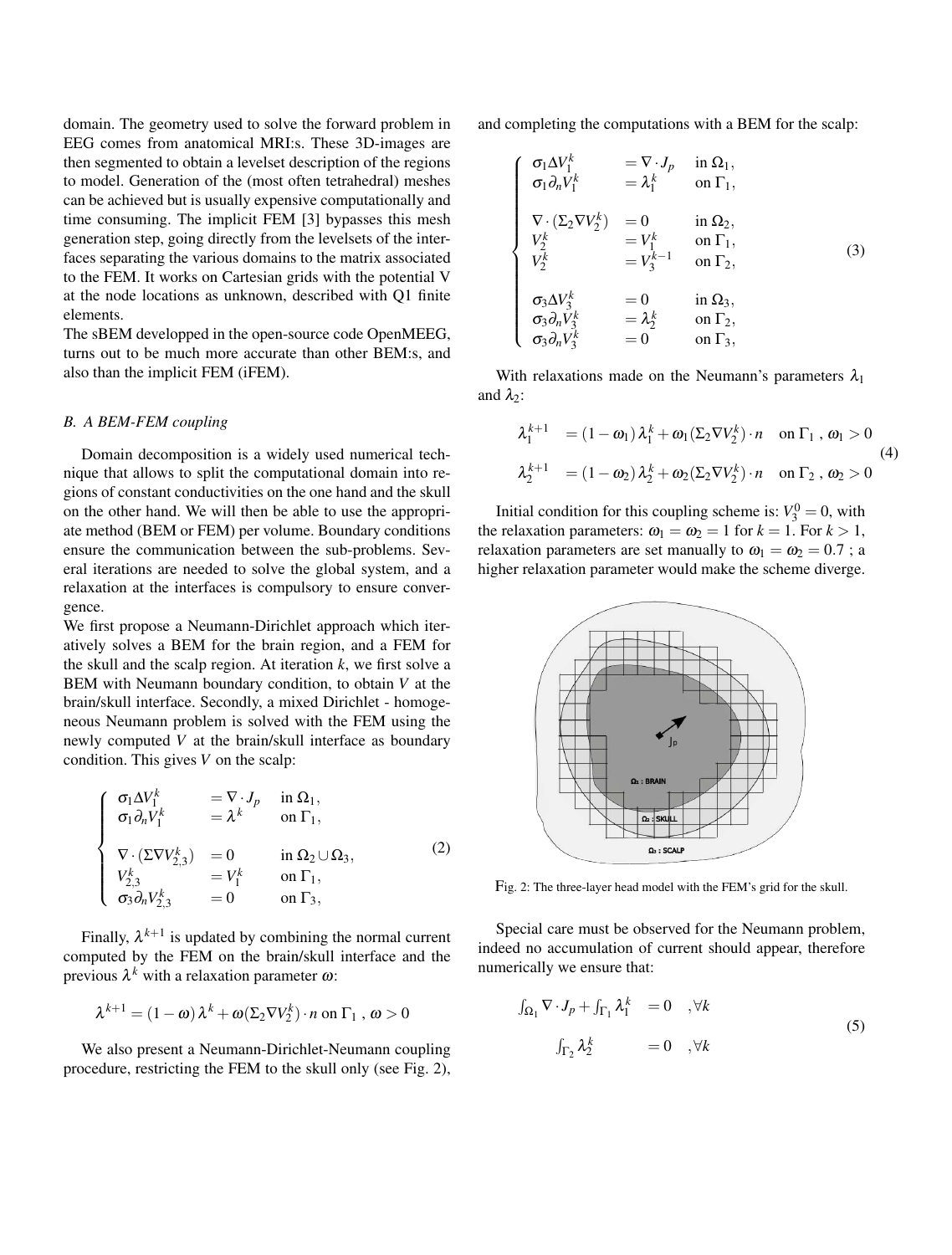

Fig. 3: RDM for the isotropic case, for pure and coupled methods.

#### III. NUMERICAL RESULTS.

In order to validate results of the forward problem, analytical solutions are computed on a three-layer concentric sphere model [2], for both isotropic and anisotropic skull layer. Radii of the spheres and conductivities of the different layers are respectively {0.87, 0.92, 1.0} and {1.0, 0.0125, 1.0} for the isotropic case. Considering the anisotropic one, we have set up the conductivity in the tangential direction to ten times the normal one. The sBEM is computed on 642 point mesh per surface, and the iFEM considers a Cartesian grid of 90 points in each direction. The BEM-FEM coupling as well as the BEM-FEM-BEM coupling use the same previous grid sizes. Computations have been done for 5 dipoles oriented in Cartesian coordinates:  $(1, 1, 0)$ , and locations along the Z-axis: {0.465, 0.615, 0.765, 0.8075, 0.8415}. Accuracies of the numerical solutions are given by the Relative Difference Measure (RDM) of the potential on the scalp:

$$
RDM = \left\| \frac{V_{analytic}}{\|V_{analytic}\|} - \frac{V_{computed}}{\|V_{computed}\|} \right\| \tag{6}
$$

Fig. 3 shows the RDM for both pure and coupled methods in the isotropic case. The iFEM method in blue (dashed) is the less precise due to the poor grid definition. We see that the sBEM is the most accurate with a RDM always below the 2%. The BEM-FEM coupling in red (full with diamonds) shows a slight improvement compared to the accuracy of the FEM, whereas the BEM-FEM-BEM coupling really inherits its accuracy from the BEM. Coupling process have been stopped at 40 iterations. At this point the relative residuals computed as:  $\frac{\|( \Sigma_2 \nabla V_2^{k+1}) \cdot n |_{\Gamma_i} - \lambda_i^k \|}{\|\lambda_i^k\|}$ , for *i* = 1,2 were all below 6.10<sup>-5</sup>. These results do not show the full benefit of the coupling, because the coupling takes its sense for anisotropic conductivities. As BEM cannot handle anisotropy, they must model the skull as isotropic and therefore their high accuracy is partly wasted because of the coarse model approximation. On Fig. 4, we have plotted the result of the BEM with an isotropic skull whose conductivity equals 0.0125 compared with the anisotropic analytical solution with conductivities  $(radial, tangential) = (0.0125, 0.125)$ . The iFEM as well as the BEM-FEM-BEM coupling have been computed with an anisotropic skull. This time, results have been compared on 15 dipoles: the five previous locations for three different orientations:  $(1, 0, 1)$  in blue,  $(1, 1, 0)$  in green and  $(0, 0, 1)$  in red color. One can see that the coupling (full line) has a better precision than the BEM (dashed line with diamonds) for all dipoles expected the two located at  $(0, 0, 0.8415)$  with orientations  $(1, 0, 1)$  and  $(0, 0, 1)$ . As it comes closer to the skull, the singularity of the dipole makes the approximation due to the iFEM's grid worse. Using a higher resolution FEM's grid, this error should go diminishing. Results on the blue curve for the coupling are not gratifying; there are some convergence problems with our BEM-FEM-BEM algorithm, for some dipole orientations, that we have not yet solved.